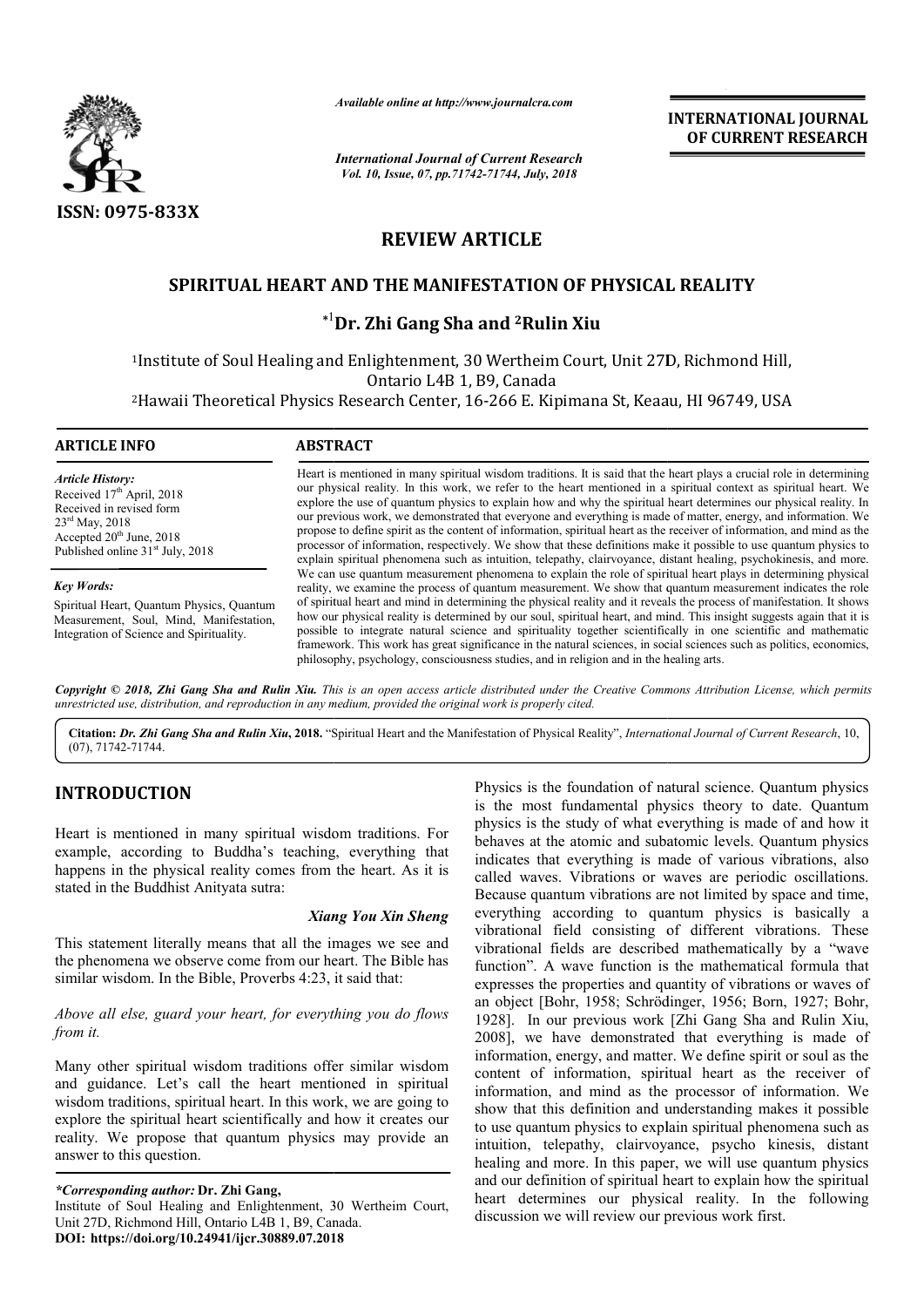Then we will show that quantum physics reveals scientifically how the spiritual heart determines the physical phenomena we observe. This work appears to provide a way to further integrate science with spirituality.

**Constituents of Everything and the Definition of Soul,**  Spiritual Heart, and Mind: To truly understand our existence, we suggest that we should first understand what all things are made of. In our previous paper [Zhi Gang Sha and Rulin Xiu2018], we demonstrate that everyone and everything is made of matter, energy, and information. Here we define matter as everything we measure and observe. For example, length, width, height, distance, weight, mass, charge, electric field, spin, force, and many more are all different properties and phenomena of matter. Energy is the ability to move and change matter, such as lifting a weight and heating up a pot of water.

Information is that which informs. It is what gives form to the phenomenon we observe. For instance, the information in our bank account determines how much money we have in the bank. The blueprint of a house determines what the house looks like. Information theory tells us that information describes the possibilities and potentialities of something. Information has three components: the content of the information, the receiver of the information, and processor of the information. Based on this understanding about the fundamental constituents of everything, we propose to define spirit or soul as the content of information. Here we don't differentiate between spirit and soul. We suggest defining the spiritual heart as the receiver of information and the mind as the processor of information, respectively. According to quantum physics, a vibrational field carries information, energy, and matter. Some of the vibrations can be quantum entangled, also called quantum correlated, with other vibrations. When some of the vibrations are observed to be in a certain state, the state of the vibrations with which the observed vibrations are quantum entangled are instantly turned into the state that is determined by the quantum entanglement. By turning our soul, the content of the information, into a specific state, we can affect the people and things we are vibrationally entangled or quantum entangled with instantly without direct physical contact. In the same way, the people and things that are quantum entangled with us can influence us instantly without direct physical contact. We suggest that quantum entanglement can explain scientifically such spiritual phenomena as distant viewing, telepathy, clairvoyance, psychokinesis, distant healing and more. According to our definition of soul, spiritual heart, and mind, everything has a soul, a spiritual heart, and a mind, including elementary particles, molecules, plants, stones, planets. Soul, spiritual heart, and mind as defined above can be calculated and measured in quantum physics [Zhi Gang Sha and Rulin Xiu, 2018]. The spiritual heart relates to our ability to receive information. It describes how much and what kind of information we can receive, that in turn determines what kinds of vibrations we absorb. In the following discussion, we will use quantum physics to explain why and how spiritual heart manifests our physical reality.

**Function of the Spiritual Heart:** According to the above definitions of soul, heart, and mind, soul is the content of the information contained in something. According to information theory, information describes possibilities and potentialities within an object.

In quantum physics, everything is a vibrational field, which is mathematically described by the wave function. The vibrational field usually contains various possible vibrations and states. However, the observed phenomenon usually consists of certain specific outcomes. How does a single concrete outcome emerge from the many possibilities? To understand how this happens, we need first to know the role of a detector in observing quantum phenomena. In quantum physics, to observe a quantum phenomenon, one must use a detector or detectors to receive vibrations from what is being observed. A detector is an instrument specially designed to absorb vibrations, and show visible and measurable changes as a result. For instance, a camera is a detector. Photographic film or digital detectors are used to detect visible images, X-rays, and more.

An observed quantum phenomenon depends on what kinds of detectors we use and where and how we place the detectors. Different detectors exhibit different phenomena because they absorb different vibrations. For instance, if you use a normal camera, you will see images of visible light. If you use a special camera that can receive infrared light, you will catch images of infrared light. Furthermore, where and how we place our camera and the angle at which we direct our camera greatly affect the resulting photograph. For example, in quantum physics experiments, where we place the detector determines where we find the photons. The direction we put the polarizer determines the polarization of the detected light. In summary, the kinds of detectors we use and where and how we place the detectors determine the phenomena we observe. Notice that detectors are a receiver of vibrations. The process of quantum phenomenon being determined by the detector indicates how our spiritual heart determines our physical reality. We suggest that quantum physics teaches us that our spiritual heart determines the reality we observe.

We propose that quantum measurement suggests the manifestation process as the following. First, our soul gives the content of information. This information content determines which part of our spiritual heart we are going to apply and where and how we are going to place our spiritual heart. Our spiritual heart specifies what kind of information and vibrations we receive, and this in turn stipulates how our mind processes the information. After our mind processes the information it then directs how much energy and where the energy goes. Energy moves matter. Matter is the physical reality we observe. This manifestation process suggested by quantum physics teaches us that although physical reality is all we observe, it is determined by our soul, heart, and mind. It reveals the important role the spiritual heart plays in the manifestation process. This is consistent with what spiritual wisdom teaches us. We conclude that our scientific definition of soul, heart, and mind makes it possible to use quantum physics to explain the significance of spiritual heart in the manifestation of our physical reality. It also helps us to understand the manifestation process in greater detail scientifically. It shows us how the soul, spiritual heart, mind, and energy establish our physical reality.

### **Conclusion**

In this paper, we show that if we define spiritual heart as the receiver of information, quantum physics may explain why and how spiritual heart plays a crucial role in determining our physical reality. This indicates the possibility of explaining